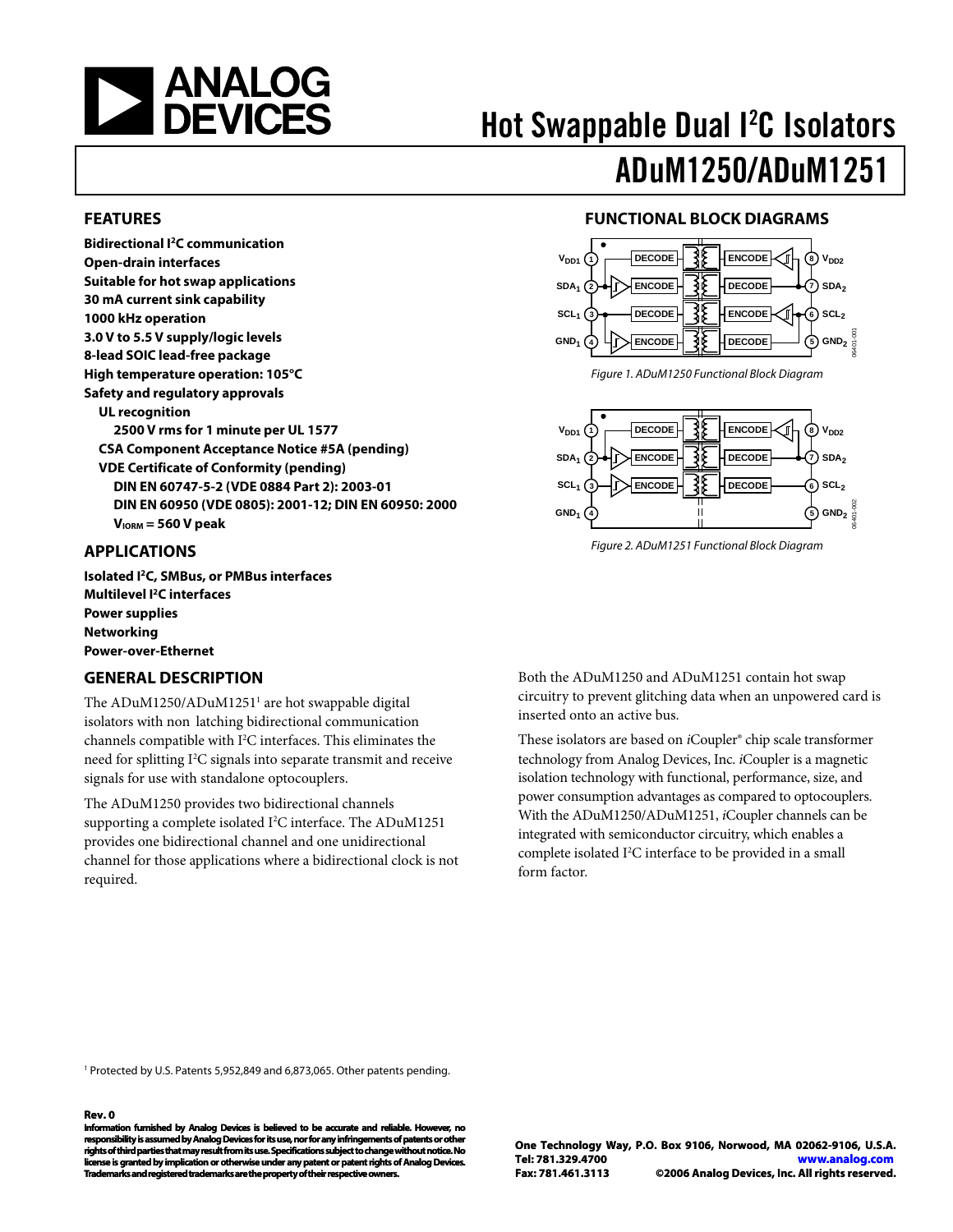## <span id="page-1-0"></span>**TABLE OF CONTENTS**

| Insulation and Safety-Related Specifications 5 |  |
|------------------------------------------------|--|
| DIN EN 60747-5-2 (VDE 0884 Part 2) Insulation  |  |
|                                                |  |
|                                                |  |

### **REVISION HISTORY**

10/06-Revision 0: Initial Version 0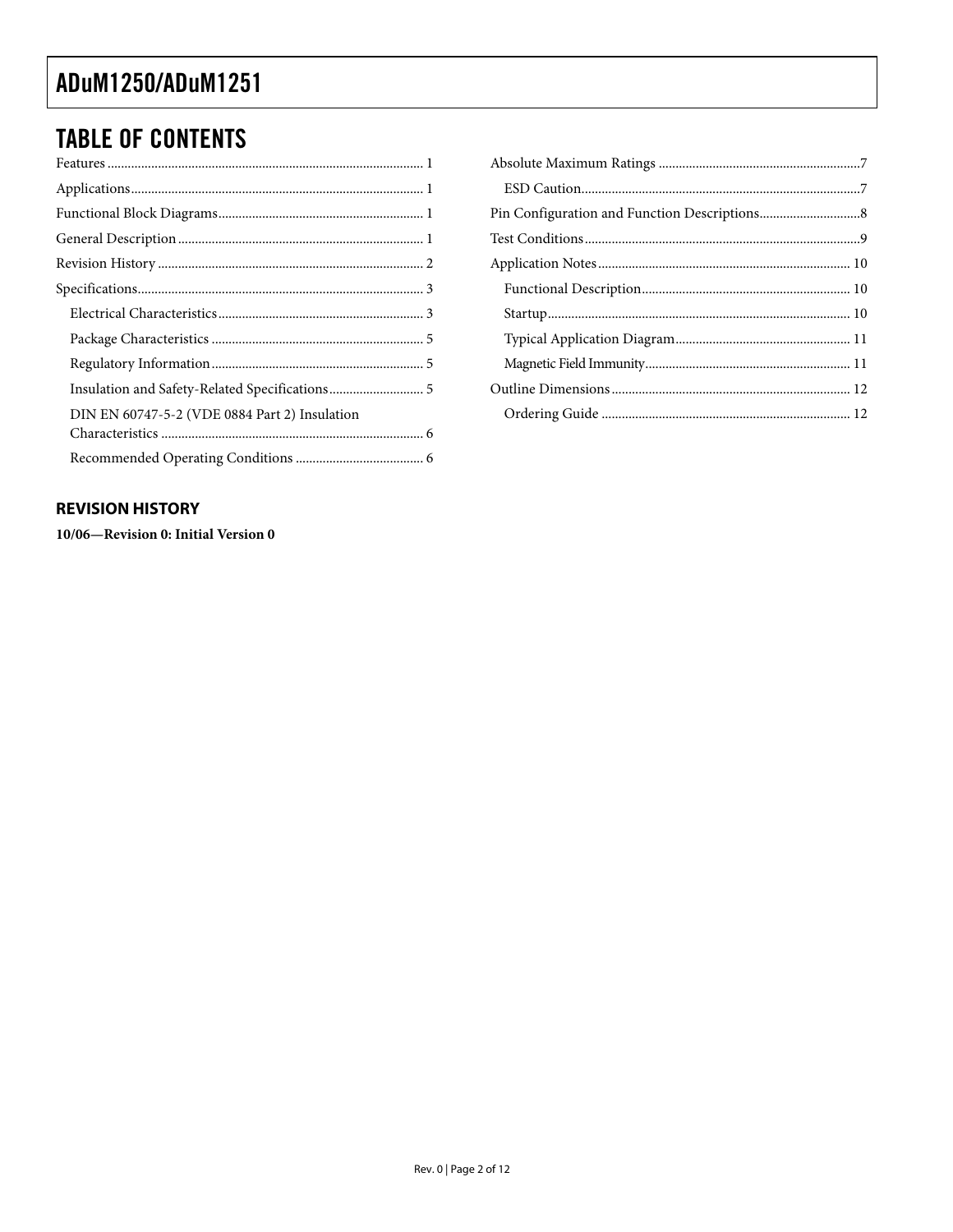### <span id="page-2-0"></span>**SPECIFICATIONS**

### **ELECTRICAL CHARACTERISTICS**

#### **DC Specifications**

All voltages are relative to their respective ground. All min/max specifications apply over the entire recommended operating range, unless otherwise noted. All typical specifications are at T<sub>A</sub> = 25°C, V<sub>DD1</sub> = 5 V, and V<sub>DD2</sub> = 5 V, unless otherwise noted.

| <b>Parameter</b>                                        | Symbol                                    | <b>Min</b>           | <b>Typ</b> | Max                  | <b>Unit</b> | <b>Test Conditions</b>                      |
|---------------------------------------------------------|-------------------------------------------|----------------------|------------|----------------------|-------------|---------------------------------------------|
| ADuM1250                                                |                                           |                      |            |                      |             |                                             |
| Input Supply Current, Side 1, 5 V                       | In <sub>01</sub>                          |                      | 2.8        | 5.0                  | mA          | $V_{DD1} = 5 V$                             |
| Input Supply Current, Side 2, 5 V                       | Inp2                                      |                      | 2.7        | 5.0                  | mA          | $VDD2 = 5 V$                                |
| Input Supply Current, Side 1, 3.3 V                     | I <sub>DD1</sub>                          |                      | 1.9        | 3.0                  | mA          | $V_{DD1} = 3.3 V$                           |
| Input Supply Current, Side 2, 3.3 V                     | $I_{DD2}$                                 |                      | 1.7        | 3.0                  | mA          | $V_{DD2} = 3.3 V$                           |
| ADuM1251                                                |                                           |                      |            |                      |             |                                             |
| Input Supply Current, Side 1, 5 V                       | $I_{DD1}$                                 |                      | 2.8        | 6.0                  | mA          | $V_{DD1} = 5 V$                             |
| Input Supply Current, Side 2, 5 V                       | In2                                       |                      | 2.5        | 4.7                  | mA          | $VDD2 = 5 V$                                |
| Input Supply Current, Side 1, 3.3 V                     | $I_{DD1}$                                 |                      | 1.8        | 3.0                  | mA          | $V_{DD1} = 3.3 V$                           |
| Input Supply Current, Side 2, 3.3V                      | $I_{DD2}$                                 |                      | 1.6        | 2.8                  | mA          | $V_{DD2} = 3.3 V$                           |
| <b>LEAKAGE CURRENTS</b>                                 | ISDA1, ISDA2, ISCL1,                      |                      | 0.01       | 10                   | μA          | $VSDA1 = VDD1$ , $VSDA2 = VDD2$ ,           |
|                                                         | I <sub>SCL2</sub>                         |                      |            |                      |             | $V_{SCL1} = V_{DD1}$ , $V_{SCL2} = V_{DD2}$ |
| SIDE 1 LOGIC LEVELS                                     |                                           |                      |            |                      |             |                                             |
| Logic Input Threshold <sup>1</sup>                      | <b>VSDA1T, VSCL1T</b>                     | 500                  |            | 700                  | mV          |                                             |
| Logic Low Output Voltages                               | $V_{SDA1OL}$ , $V_{SCL1OL}$               | 600                  |            | 900                  | mV          | $I_{SDA1} = I_{SCL1} = 3.0$ mA              |
|                                                         |                                           | 600                  |            | 850                  | mV          | $Is_{DA1} = Is_{CL1} = 0.5$ mA              |
| Input/Output Logic Low Level<br>Difference <sup>2</sup> | $\Delta V_{SDA1}$ , $\Delta V_{SCL1}$     | 50                   |            |                      | mV          |                                             |
| SIDE 2 LOGIC LEVELS                                     |                                           |                      |            |                      |             |                                             |
| Logic Low Input Voltage                                 | <b>VSDA2IL, VSCL2IL</b>                   |                      |            | 0.3 V <sub>DD2</sub> | v           |                                             |
| Logic High Input Voltage                                | V <sub>SDA2</sub> IH, V <sub>SCL2IH</sub> | 0.7 V <sub>DD2</sub> |            |                      | v           |                                             |
| Logic Low Output Voltage                                | <b>VSDA2OL, VSCL2OL</b>                   |                      |            | 400                  | mV          | $ _{SDA2} =  _{SCL2} = 30$ mA               |

 $1 V_{IL}$  < 0.5 V, V<sub>IH</sub> > 0.7 V.

<span id="page-2-1"></span> $^2$   $\Delta$ Vs1 = Vs10L – Vs1T. This is the minimum difference between the output logic low level and the input logic threshold within a given component. This ensures that there is no possibility of the part latching up the bus to which it is connected.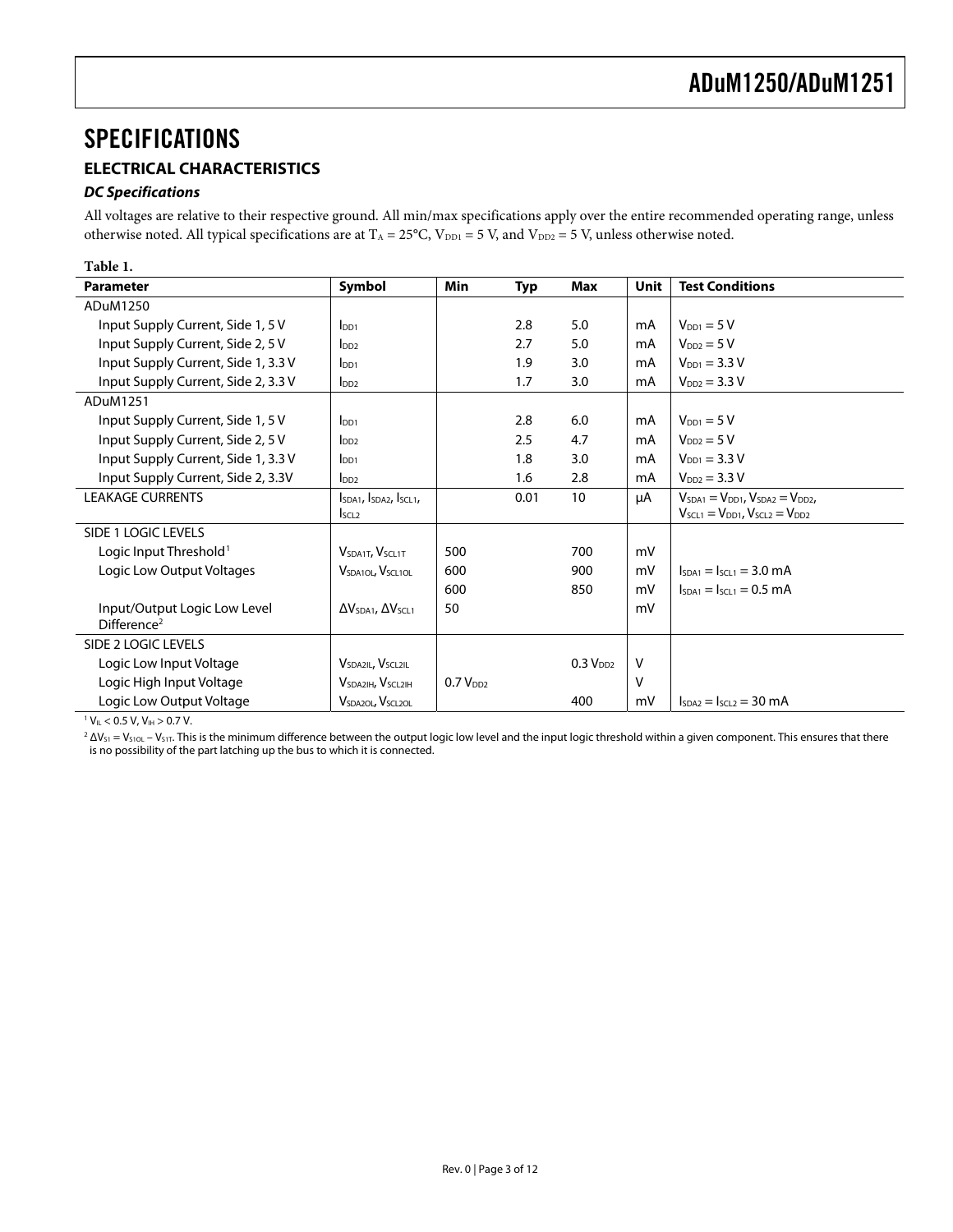### **AC Specifications**

All voltages are relative to their respective ground. All min/max specifications apply over the entire recommended operating range, unless otherwise noted. All typical specifications are at  $T_A = 25^{\circ}$ C, V<sub>DD1</sub> = 5 V, and V<sub>DD2</sub> = 5 V, unless otherwise noted. Refer to [Figure 5](#page-8-1).

<span id="page-3-1"></span><span id="page-3-0"></span>

| Table 2.                                                      |                       |            |            |            |             |                                                                                                                                                                             |
|---------------------------------------------------------------|-----------------------|------------|------------|------------|-------------|-----------------------------------------------------------------------------------------------------------------------------------------------------------------------------|
| <b>Parameter</b>                                              | Symbol                | <b>Min</b> | <b>Typ</b> | <b>Max</b> | <b>Unit</b> | <b>Test Conditions</b>                                                                                                                                                      |
| <b>MAXIMUM FREQUENCY</b>                                      |                       | 1000       |            |            | kHz         |                                                                                                                                                                             |
| <b>OUTPUT FALL TIME</b>                                       |                       |            |            |            |             |                                                                                                                                                                             |
| 5 V Operation                                                 |                       |            |            |            |             | $4.5 V \le V_{DD1}$ , $V_{DD2} \le 5.5 V$ , $C_{L1} = 40 pF$ , R1 = 1.6 k $\Omega$ ,<br>$C_{L2}$ = 400 pF, R2 = 180 $\Omega$                                                |
| Side 1 Output $(0.9 VDD1$ to $0.9 V)$                         | t <sub>f1</sub>       | 13         | 26         | 120        | ns          |                                                                                                                                                                             |
| Side 2 Output (0.9 $V_{DD2}$ to 0.1 $V_{DD2}$ )               | te                    | 32         | 52         | 120        | ns          |                                                                                                                                                                             |
| 3 V Operation                                                 |                       |            |            |            |             | $3.0 \text{ V} \leq V_{\text{DD1}}$ , $V_{\text{DD2}} \leq 3.6 \text{ V}$ , $C_{\text{L1}} = 40 \text{ pF}$ , R1 = 1.0 k $\Omega$ ,<br>$C_{L2} = 400$ pF, R2 = 120 $\Omega$ |
| Side 1 Output $(0.9 VDD1$ to $0.9 V)$                         | t <sub>f1</sub>       | 13         | 32         | 120        | ns          |                                                                                                                                                                             |
| Side 2 Output (0.9 V <sub>DD2</sub> to 0.1 V <sub>DD2</sub> ) | $t_{f2}$              | 32         | 61         | 120        | ns          |                                                                                                                                                                             |
| PROPAGATION DELAY                                             |                       |            |            |            |             |                                                                                                                                                                             |
| 5 V Operation                                                 |                       |            |            |            |             | $4.5 \le V_{\text{DD1}}$ , $V_{\text{DD2}} \le 5.5$ V,<br>$C_{L1} = C_{L2} = 0$ , R1 = 1.6 k $\Omega$ , R2 = 180 $\Omega$                                                   |
| Side 1-to-Side 2, Rising Edge <sup>1</sup>                    | t <sub>PLH12</sub>    |            | 95         | 130        | ns          |                                                                                                                                                                             |
| Side 1-to-Side 2, Falling Edge <sup>2</sup>                   | $t_{PHL12}$           |            | 162        | 275        | ns          |                                                                                                                                                                             |
| Side 2-to-Side 1, Rising Edge <sup>3</sup>                    | $t$ PLH <sub>21</sub> |            | 31         | 70         | ns          |                                                                                                                                                                             |
| Side 2-to-Side 1, Falling Edge <sup>4</sup>                   | $t_{PHL21}$           |            | 85         | 155        | ns          |                                                                                                                                                                             |
| 3 V Operation                                                 |                       |            |            |            |             | $3.0 V \le V_{DD1}, V_{DD2} \le 3.6 V$ ,<br>$C_{L1} = C_{L2} = 0$ , R1 = 1.0 k $\Omega$ , R2 = 120 $\Omega$                                                                 |
| Side 1-to-Side 2, Rising Edge <sup>1</sup>                    | $t$ PLH <sub>12</sub> |            | 82         | 125        | ns          |                                                                                                                                                                             |
| Side 1-to-Side 2, Falling Edge <sup>2</sup>                   | t <sub>PHL12</sub>    |            | 196        | 340        | ns          |                                                                                                                                                                             |
| Side 2-to-Side 1, Rising Edge <sup>3</sup>                    | $t$ PLH <sub>21</sub> |            | 32         | 75         | ns          |                                                                                                                                                                             |
| Side 2-to-Side 1, Falling Edge <sup>4</sup>                   | $t$ PHL <sub>21</sub> |            | 110        | 210        | ns          |                                                                                                                                                                             |
| PULSE WIDTH DISTORTION                                        |                       |            |            |            |             |                                                                                                                                                                             |
| 5 V Operation                                                 |                       |            |            |            |             | $4.5 V \le V_{DD1}$ , $V_{DD2} \le 5.5 V$ ,<br>$C_{L1} = C_{L2} = 0$ , R1 = 1.6 k $\Omega$ , R2 = 180 $\Omega$                                                              |
| Side 1-to-Side 2,  t <sub>PLH12</sub> - t <sub>PHL12</sub>    | $PWD_{12}$            |            | 67         | 145        | ns          |                                                                                                                                                                             |
| Side 2-to-Side 1,  t <sub>PLH21</sub> - t <sub>PHL21</sub>    | $PWD_{21}$            |            | 54         | 85         | ns          |                                                                                                                                                                             |
| 3 V Operation                                                 |                       |            |            |            |             | $3.0 V \le V_{DD1}, V_{DD2} \le 3.6 V$ ,<br>$C_{L1} = C_{L2} = 0$ , R1 = 1.0 k $\Omega$ , R2 = 120 $\Omega$                                                                 |
| Side 1-to-Side 2, $ t_{PLH12} - t_{PHL12} $                   | $PWD_{12}$            |            | 114        | 215        | ns          |                                                                                                                                                                             |
| Side 2-to-Side 1,  t <sub>PLH21</sub> - t <sub>PHL21</sub>    | $PWD_{21}$            |            | 77         | 135        | ns          |                                                                                                                                                                             |
| COMMON-MODE TRANSIENT<br>IMMUNITY <sup>5</sup>                | $ CM_H $ ,<br> CML    | 25         | 35         |            | $kV/\mu s$  |                                                                                                                                                                             |

 $^1$  t<sub>PLH12</sub> propagation delay is measured from the Side 1 input logic threshold to an output value of 0.7 V<sub>DD2</sub>.<br><sup>2</sup> tause propagation delay is measured from the Side 1 input logic threshold to an output value of 0.4 V

 $2$  t<sub>PHL12</sub> propagation delay is measured from the Side 1 input logic threshold to an output value of 0.4 V.

 $3$  t<sub>PLH21</sub> propagation delay is measured from the Side 2 input logic threshold to an output value of 0.7 V<sub>DD1</sub>.

 $4$  t<sub>PLH21</sub> propagation delay is measured from the Side 2 input logic threshold to an output value of 0.9 V.

<sup>5</sup> CM<sub>H</sub> is the maximum common-mode voltage slew rate that can be sustained while maintaining V<sub>0</sub> > 0.8 V<sub>DD2</sub>. CML is the maximum common-mode voltage slew rate that can be sustained while maintaining  $V_0 < 0.8$  V. The common-mode voltage slew rates apply to both rising and falling common-mode voltage edges. The transient magnitude is the range over which the common mode is slewed.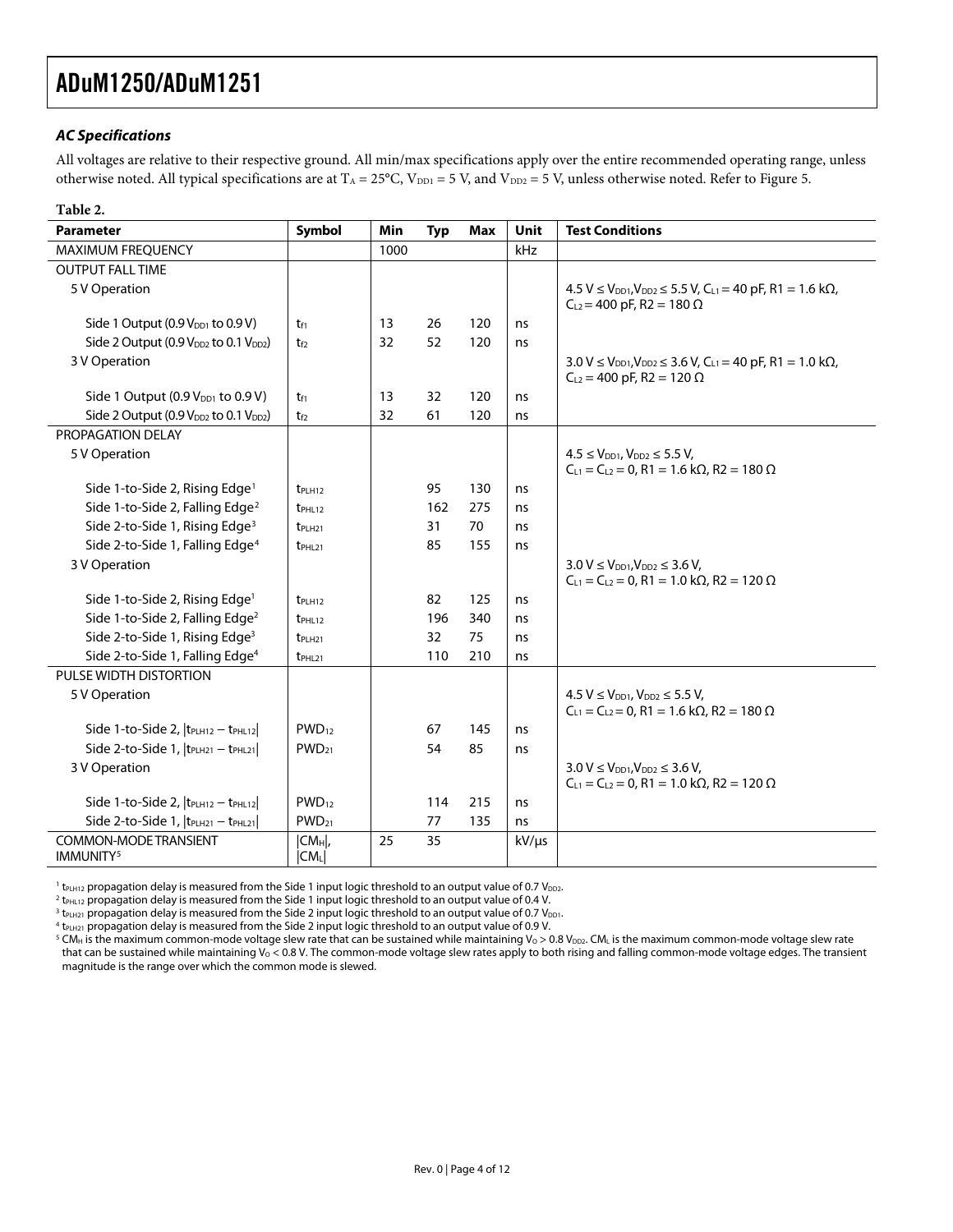### <span id="page-4-0"></span>**PACKAGE CHARACTERISTICS**

#### **Table 3.**

| <b>Parameter</b>                               | Symbol                  | Min | Typ       | Max | Unit | <b>Test Conditions</b>                                 |
|------------------------------------------------|-------------------------|-----|-----------|-----|------|--------------------------------------------------------|
| Resistance (Input-Output) <sup>1</sup>         | $R_{I-O}$               |     | $10^{12}$ |     | Ω    |                                                        |
| Capacitance (Input-Output) <sup>1</sup>        | LI-0                    |     | 1.0       |     | рF   | $f = 1$ MHz                                            |
| Input Capacitance                              | ◡                       |     | 4.0       |     | рF   |                                                        |
| IC Junction-to-Case Thermal Resistance, Side 1 | $\theta_{\rm IC}$       |     | 46        |     | °C/W | Thermocouple located at center of package<br>underside |
| IC Junction-to-Case Thermal Resistance, Side 2 | $\theta$ <sub>ICO</sub> |     | 41        |     | °C/W |                                                        |

1 The device is considered a 2-terminal device; Pin 1 through Pin 4 are shorted together, and Pin 5 through Pin 8 are shorted together.

### **REGULATORY INFORMATION**

The ADuM1250/ADuM1251 has been approved by the following organizations:

#### **Table 4.**

| UL                                                                  | <b>CSA (Pending)</b>                                                                                      | <b>VDE</b> (Pending)                                                              |
|---------------------------------------------------------------------|-----------------------------------------------------------------------------------------------------------|-----------------------------------------------------------------------------------|
| Recognized under 1577 Component<br>Recognition Program <sup>1</sup> | Approved under CSA Component Acceptance<br>Notice #5A                                                     | Certified according to DIN EN 60747-5-2<br>(VDE 0884 Part 2):2003-01 <sup>2</sup> |
| Basic insulation, 2500 V rms isolation rating                       | Basic insulation per CSA 60950-1-03 and IEC<br>60950-1, 400 V rms (560 V peak) maximum<br>working voltage | Basic insulation, 400 V rms (560 V peak)<br>maximum working voltage               |
| File E214100                                                        | File 205078                                                                                               | File 2471900-4880-0001                                                            |

1 In accordance with UL1577, each device is proof tested by applying an insulation test voltage ≥ 3000 V rms for 1 second

(current leakage detection limit = 5 μA). 2 In accordance with DIN EN 60747-5-2, each device is proof tested by applying an insulation test voltage ≥ 1050 V peak for 1 second (partial discharge detection limit  $= 5$  pC).

### **INSULATION AND SAFETY-RELATED SPECIFICATIONS**

#### **Table 5.**

| <b>Parameter</b>                                 | Symbol     | <b>Value</b> | <b>Unit</b> | <b>Conditions</b>                                                                       |
|--------------------------------------------------|------------|--------------|-------------|-----------------------------------------------------------------------------------------|
| Rated Dielectric Insulation Voltage              |            | 2500         | V rms       | minute duration                                                                         |
| Minimum External Air Gap (Clearance)             | L(101)     | 4.90 min     | mm          | Measured from input terminals to output terminals,<br>shortest distance through air     |
| Minimum External Tracking (Creepage)             | L(102)     | 4.01 min     | mm          | Measured from input terminals to output terminals,<br>shortest distance path along body |
| Minimum Internal Gap (Internal Clearance)        |            | $0.017$ min  | mm          | Insulation distance through insulation                                                  |
| Tracking Resistance (Comparative Tracking Index) | <b>CTI</b> | >175         | ٧           | DIN IEC 112/VDE 0303 Part 1                                                             |
| <b>Isolation Group</b>                           |            | Illa         |             | Material Group (DIN VDE 0110, 1/89, Table 1)                                            |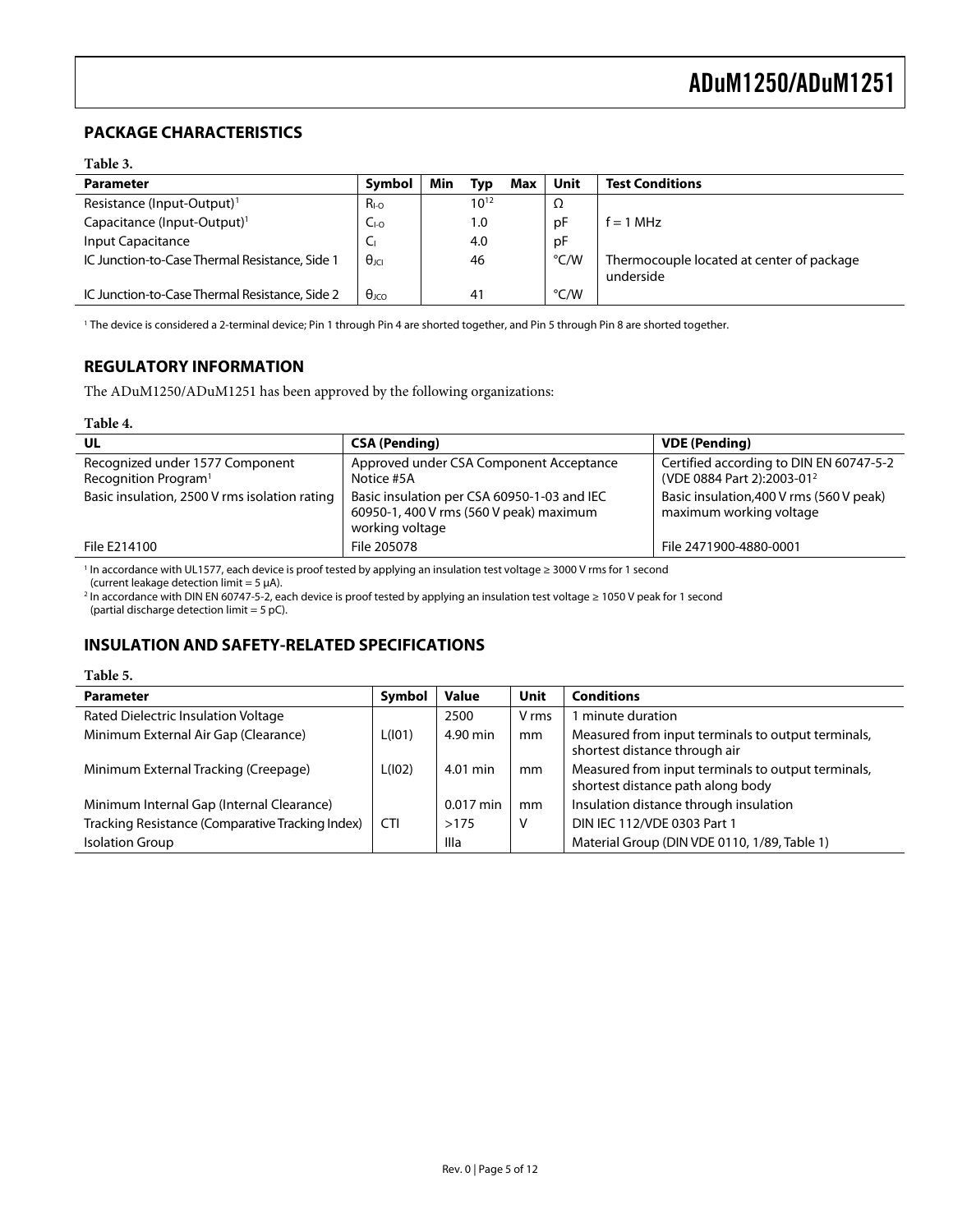### <span id="page-5-1"></span><span id="page-5-0"></span>**DIN EN 60747-5-2 (VDE 0884 PART 2) INSULATION CHARACTERISTICS**

This isolator is suitable for basic isolation only within the safety limit data. Maintenance of the safety data is ensured by protective circuits. The \* marking on the package denotes DIN EN 60747-5-2 approval for a 560 V peak working voltage.

| Table 6.                                                                                                                |                 |                |              |
|-------------------------------------------------------------------------------------------------------------------------|-----------------|----------------|--------------|
| <b>Description</b>                                                                                                      | Symbol          | Characteristic | <b>Unit</b>  |
| Installation Classification per DIN VDE 0110                                                                            |                 |                |              |
| For Rated Mains Voltage $\leq$ 150 V rms                                                                                |                 | I to IV        |              |
| For Rated Mains Voltage $\leq$ 300 V rms                                                                                |                 | I to Ill       |              |
| For Rated Mains Voltage $\leq$ 400 V rms                                                                                |                 | I to II        |              |
| <b>Climatic Classification</b>                                                                                          |                 | 40/105/21      |              |
| Pollution Degree (DIN VDE 0110, Table 1)                                                                                |                 | 2              |              |
| Maximum Working Insulation Voltage                                                                                      | <b>VIORM</b>    | 560            | <b>VPFAK</b> |
| Input-to-Output Test Voltage, Method b1                                                                                 | $V_{PR}$        | 1050           | <b>VPFAK</b> |
| $V_{\text{IORM}} \times 1.875 = V_{\text{PR}}$ , 100% Production Test, t <sub>m</sub> = 1 sec, Partial Discharge < 5 pC |                 |                |              |
| Input-to-Output Test Voltage, Method a                                                                                  | $V_{PR}$        |                |              |
| After Environmental Tests Subgroup 1                                                                                    |                 |                |              |
| $V_{\text{IORM}} \times 1.6 = V_{\text{PR}}$ , t <sub>m</sub> = 60 sec, Partial Discharge < 5 pC                        |                 | 896            | <b>VPFAK</b> |
| After Input and/or Safety Test Subgroup 2/3                                                                             |                 | 672            |              |
| $V_{IORM} \times 1.2 = V_{PR}$ , t <sub>m</sub> = 60 sec, Partial Discharge < 5 pC                                      |                 |                |              |
| Highest Allowable Overvoltage (Transient Overvoltage, $t_{TR}$ = 10 sec)                                                | $V_{\text{tr}}$ | 4000           | <b>VPFAK</b> |
| Safety-Limiting Values (Maximum Value Allowed in the Event of a Failure (See also Figure 3)                             |                 |                |              |
| Case Temperature                                                                                                        | T <sub>S</sub>  | 150            | °C           |
| Side 1 Current                                                                                                          | $I_{51}$        | 160            | mA           |
| Side 2 Current                                                                                                          | $I_{52}$        | 170            | mA           |
| Insulation Resistance at $T_s$ , $V_{10} = 500$ V                                                                       | R <sub>s</sub>  | $>10^{9}$      | Ω            |





### **RECOMMENDED OPERATING CONDITIONS**

**Table 7. 2.** 

| $1$ able $\lambda$ .          |                                                                               |       |        |              |
|-------------------------------|-------------------------------------------------------------------------------|-------|--------|--------------|
| <b>Parameter</b>              | Symbol                                                                        | Min   | Max    | Unit         |
| <b>Operating Temperature</b>  | <b>IA</b>                                                                     | $-40$ | $+105$ | $\circ$<br>╰ |
| Supply Voltages <sup>1</sup>  | $V_{DD1}$ , $V_{DD2}$                                                         | 3.0   | 5.5    |              |
| Input/Output Signal Voltage   | V <sub>SDA1</sub> , V <sub>SCL1</sub> , V <sub>SDA2</sub> , V <sub>SCL2</sub> |       | 5.5    |              |
| Capacitive Load, Side 1       | C <sub>11</sub>                                                               |       | 40     | pF           |
| Capacitive Load, Side 2       | $C_{12}$                                                                      |       | 400    | pF           |
| Static Output Loading, Side 1 | I <sub>SDA1</sub> , I <sub>SCL1</sub>                                         | 0.5   |        | mA           |
| Static Output Loading, Side 2 | I <sub>SDA2</sub> , I <sub>SCL2</sub>                                         | 0.5   | 30     | mA           |

<sup>1</sup> All voltages are relative to their respective ground. See the Application Notes section for data on immunity to external magnetic fields.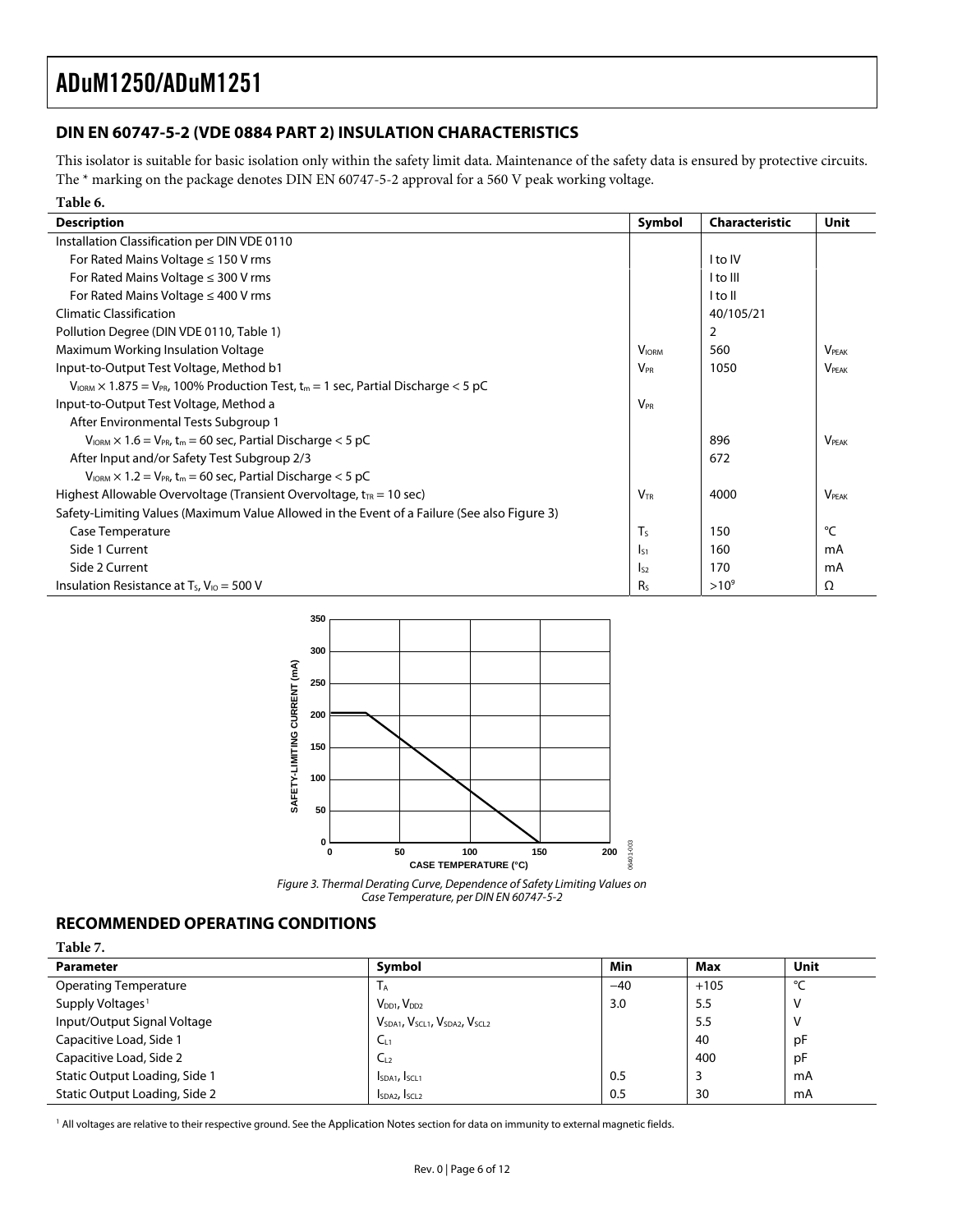### <span id="page-6-1"></span><span id="page-6-0"></span>ABSOLUTE MAXIMUM RATINGS

Ambient temperature = 25°C, unless otherwise noted.

#### **Table 8.**

| <b>Parameter</b>                              | <b>Symbol</b>                          | Min    | Max             | Unit  |
|-----------------------------------------------|----------------------------------------|--------|-----------------|-------|
| Storage Temperature                           | $T_{ST}$                               | $-55$  | $+150$          | °C    |
| Ambient Operating<br>Temperature              | T <sub>A</sub>                         | $-40$  | $+105$          | °C    |
| Supply Voltages <sup>1</sup>                  | $V_{DD1}$<br>V <sub>DD2</sub>          | $-0.5$ | $+7.0$          | v     |
| Input/Output Voltage <sup>1</sup> ,<br>Side 1 | V <sub>SDA1</sub><br>V <sub>SCL1</sub> | $-0.5$ | $V_{DD1} + 0.5$ | v     |
| Input/Output Voltage <sup>1</sup> ,<br>Side 2 | V <sub>SDA2</sub><br>Vsci 2            | $-0.5$ | $V_{DD2}$ + 0.5 | v     |
| Average Output<br>Current, per Pin2           | $\log$                                 |        |                 | mA    |
| Common-Mode<br>Transients <sup>3</sup>        |                                        | $-100$ | $+100$          | kV/µs |

<sup>1</sup> All voltages are relative to their respective ground.

<sup>2</sup> See [Figure 3](#page-5-1) for maximum rated current values for various temperatures.<br><sup>3</sup> Befers to common-mode transients across the insulation barrier. Commo: <sup>3</sup> Refers to common-mode transients across the insulation barrier. Commonmode transients exceeding the absolute maximum rating may cause latchup or permanent damage.

Stresses above those listed under Absolute Maximum Ratings may cause permanent damage to the device. This is a stress rating only; functional operation of the device at these or any other conditions above those indicated in the operational section of this specification is not implied. Exposure to absolute maximum rating conditions for extended periods may affect device reliability.

### **ESD CAUTION**



ESD (electrostatic discharge) sensitive device. Charged devices and circuit boards can discharge without detection. Although this product features patented or proprietary protection circuitry, damage may occur on devices subjected to high energy ESD. Therefore, proper ESD precautions should be taken to avoid performance degradation or loss of functionality.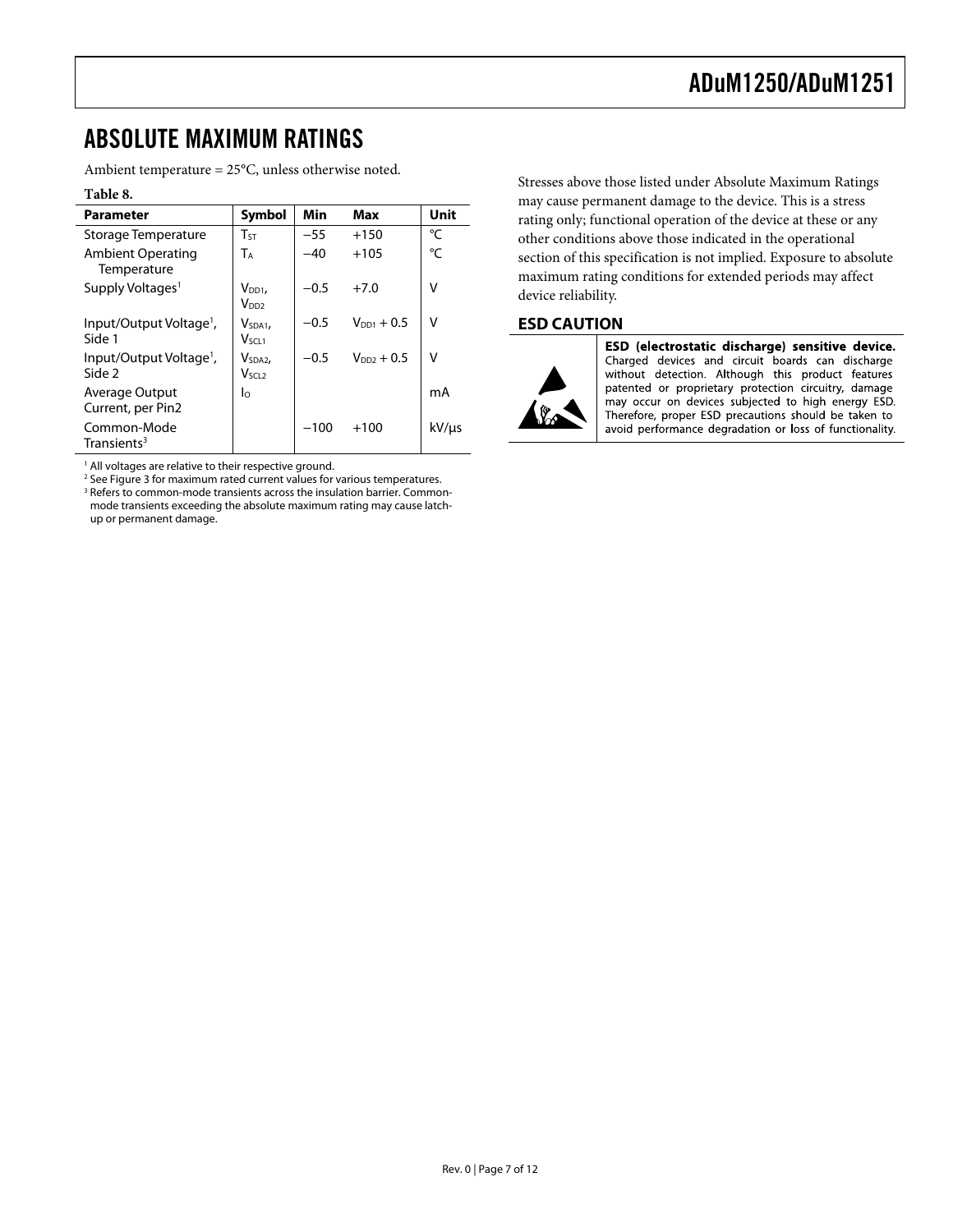### <span id="page-7-0"></span>PIN CONFIGURATION AND FUNCTION DESCRIPTIONS



Figure 4. ADuM1250/ADuM1251 Pin Configuration

| Table 9. ADuM1250 Pin Function Descriptions |  |
|---------------------------------------------|--|
|---------------------------------------------|--|

| Pin No. | Mnemonic         | <b>Description</b>                                       |
|---------|------------------|----------------------------------------------------------|
|         | $V_{DD1}$        | Supply Voltage, 3.0 V to 5.5 V.                          |
|         | SDA <sub>1</sub> | Data Input/Output, Side 1.                               |
|         | SCL <sub>1</sub> | Clock Input/Output, Side 1.                              |
|         | GND <sub>1</sub> | Ground 1. Ground reference for isolator Side 1.          |
|         | GND <sub>2</sub> | Ground 2. Isolated ground reference for isolator Side 2. |
| 6       | SCL <sub>2</sub> | Clock Input/Output, Side 2.                              |
|         | SDA <sub>2</sub> | Data Input/Output, Side 2.                               |
| 8       | V <sub>DD2</sub> | Supply Voltage, 3.0 V to 5.5 V.                          |

**Table 10. ADuM1251 Pin Function Descriptions** 

| Pin No. | <b>Mnemonic</b>  | <b>Description</b>                                       |
|---------|------------------|----------------------------------------------------------|
|         | $V_{DD1}$        | Supply Voltage, 3.0 V to 5.5 V.                          |
|         | SDA <sub>1</sub> | Data Input/Output, Side 1.                               |
|         | SCL <sub>1</sub> | Clock Input, Side 1.                                     |
| 4       | GND <sub>1</sub> | Ground 1. Ground reference for isolator Side 1.          |
|         | GND <sub>2</sub> | Ground 2. Isolated ground reference for isolator Side 2. |
| 6       | SCL <sub>2</sub> | Clock Output, Side 2.                                    |
|         | SDA <sub>2</sub> | Data Input/Output, Side 2.                               |
| 8       | $V_{DD2}$        | Supply Voltage, 3.0 V to 5.5 V.                          |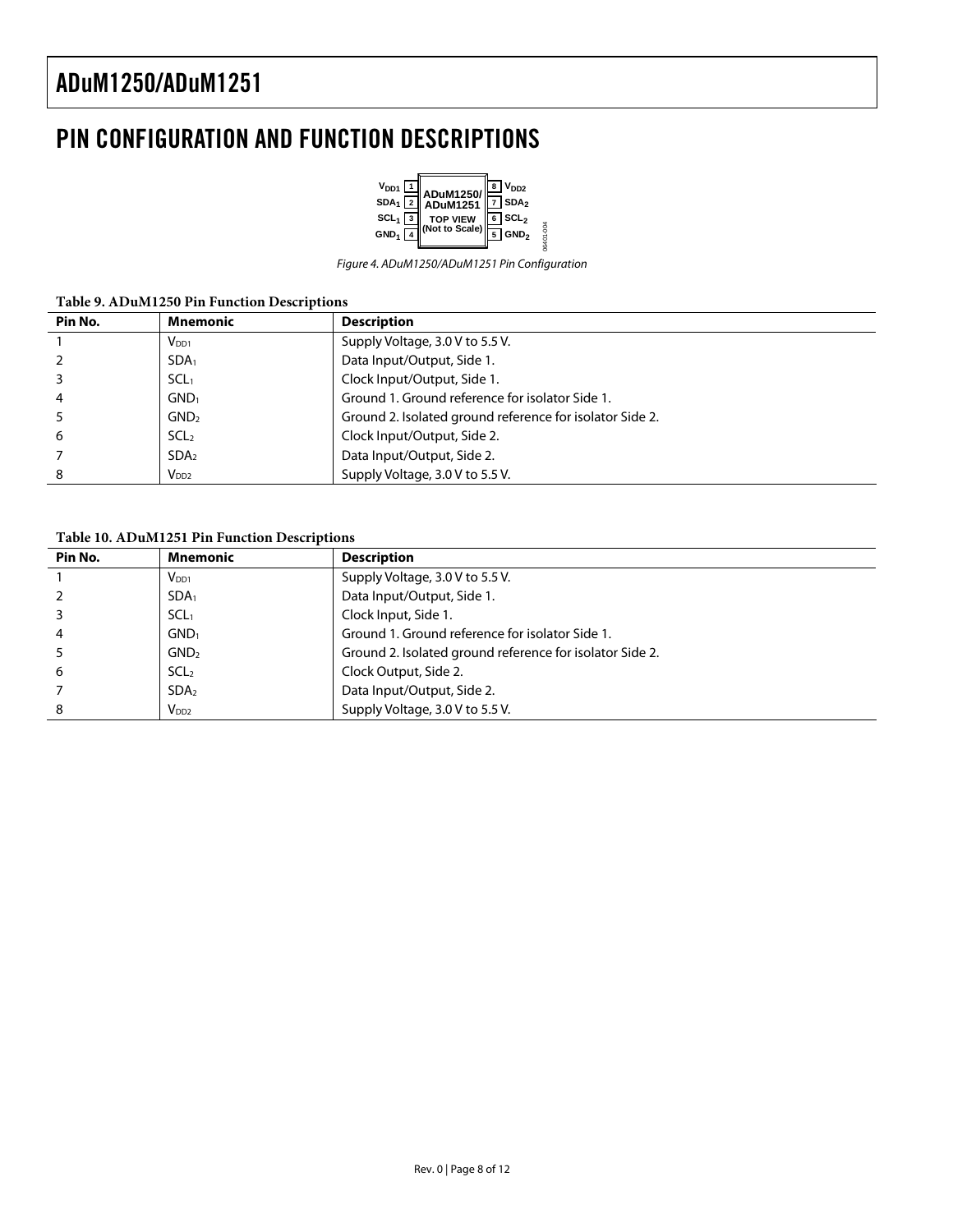# <span id="page-8-1"></span><span id="page-8-0"></span>TEST CONDITIONS



Figure 5. Timing Test Diagram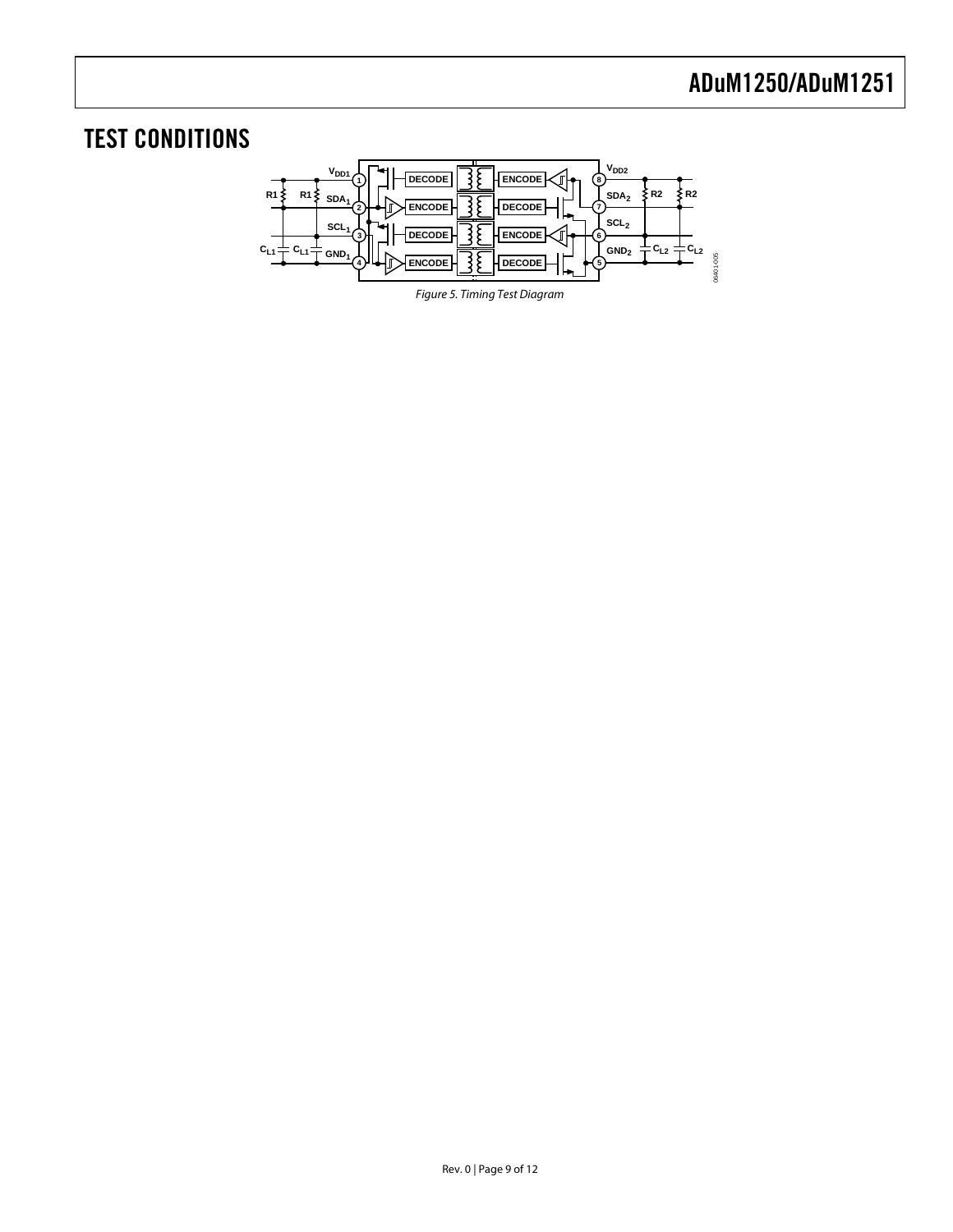### <span id="page-9-0"></span>APPLICATION NOTES **FUNCTIONAL DESCRIPTION**

The ADuM1250/ADuM1251 interfaces on each side to a bidirectional I<sup>2</sup>C signal. Internally, the I<sup>2</sup>C interface is split into two unidirectional channels communicating in opposing directions via a dedicated *i*Coupler isolation channel for each. One channel (the bottom channel of each channel pair shown in Figure 6) senses the voltage state of the Side  $11^2C$  pin and transmits its state to its respective Side  $2 \mathrm{I}^2\mathrm{C}$  pin.

Both the Side 1 and the Side 2  $I^2C$  pins are designed to interface to an I<sup>2</sup>C bus operating in the 3.0 V to 5.5 V range. A logic low on either causes the opposite pin to be pulled low enough to comply with the logic low threshold requirements of other I<sup>2</sup>C devices on the bus. Avoidance of I<sup>2</sup>C bus contention is ensured by an input low threshold at  $SDA<sub>1</sub>$  or  $SCL<sub>1</sub>$  guaranteed to be at least 50 mV less than the output low signal at the same pin. This prevents an output logic low at Side 1 being transmitted back to Side 2 and pulling down the  $I^2C$  bus.

Since the Side 2 logic levels/thresholds are standard  $I<sup>2</sup>C$  values, multiple ADuM1250/ADuM1251 devices connected to a bus by their Side 2 pins can communicate with each other and with other devices having  $I^2C$  compatibility<sup>1</sup>.

However, since the Side 1 pin has a modified output level/input threshold, this side of the ADuM1250/ADuM1251 can only communicate with devices conforming to the I<sup>2</sup>C standard. In other words, Side 2 of the ADuM1250/ADuM1251 is I<sup>2</sup>Ccompliant while Side 1 is only I<sup>2</sup>C-compatible.

The output logic low levels are independent of the V<sub>DD1</sub> and V<sub>DD2</sub> voltages. The input logic low threshold at Side 1 is also independent of V<sub>DD1</sub>. However, the input logic low threshold at Side 2 is designed to be at 0.3  $V_{DD2}$ , consistent with  $I^2C$ requirements. The Side 1 and Side 2 pins have open-collector outputs whose high levels are set via pull-up resistors to their respective supply voltages.



Figure 6. ADuM1250 Block Diagram

<sup>1</sup> Here a distinction is made between  $P^2C$  compatibility and  $P^2C$  compliance.  $P^2C$ compatibility refers to situations in which a component's logic levels do not necessarily meet the requirements of the <sup>12</sup>C specification but still allow the component to communication with an <sup>12</sup>C-compliant device. <sup>12</sup>C compliance refers to situations in which a component's logic levels meet the requirements of the <sup>12</sup>C specification.

### **STARTUP**

Both the V<sub>DD1</sub> and V<sub>DD2</sub> supplies have an under voltage lockout feature to prevent the signal channels from operating unless certain criteria are met. This avoids the possibility of input logic low signals from pulling down the I<sup>2</sup>C bus inadvertently during power-up/power-down.

The two criteria that must be met in order for the signal channels to be enabled are as follows:

- Both supplies must be at least 2.5 V.
- At least 40 μs must elapse after both supplies exceeded the internal startup threshold of 2.0 V.

Until both of these criteria are met for both supplies, the ADuM1250/ADuM1251 outputs are pulled high, ensuring a startup that avoids any disturbances on the bus. Figure 7 and Figure 8 illustrate the supply conditions for fast and slow input supply slew rates.



Figure 7. Start-Up Condition, Supply Slew Rate >12.5 V/ms



Figure 8. Start-Up Condition, Supply Slew Rate <12.5 V/ms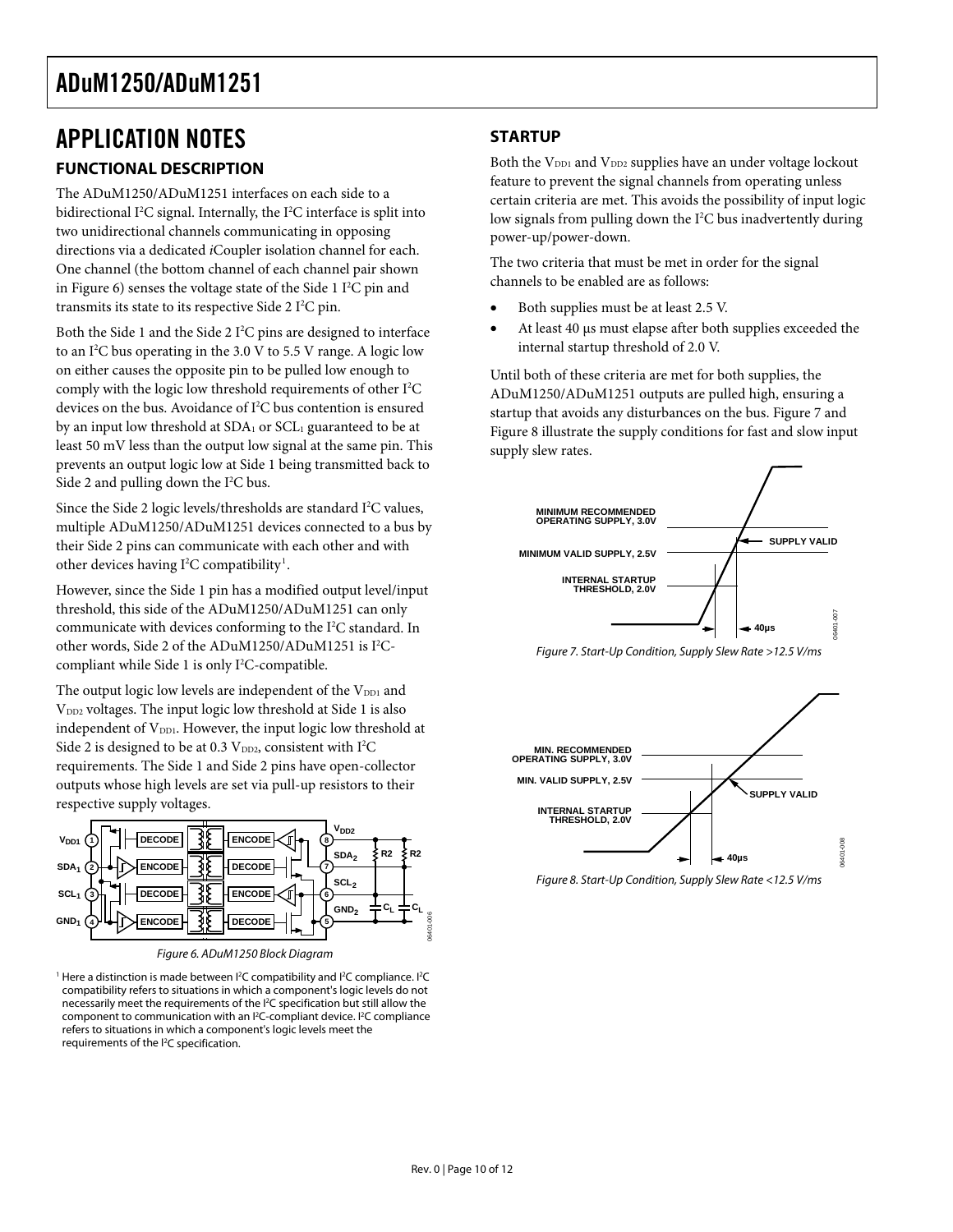#### <span id="page-10-1"></span><span id="page-10-0"></span>**TYPICAL APPLICATION DIAGRAM**



Figure 9. Typical Isolated I<sup>2</sup>C Interface using ADuM1250

#### **MAGNETIC FIELD IMMUNITY**

The ADuM1250 is extremely immune to external magnetic fields. The limitation on the ADuM1250's magnetic field immunity is set by the condition in which induced voltage in the transformer's receiving coil is sufficiently large to either falsely set or reset the decoder. The following analysis defines the conditions under which this may occur. The 3 V operating condition of the ADuM1250 is examined because it represents the most susceptible mode of operation.

The pulses at the transformer output have an amplitude greater than 1.0 V. The decoder has a sensing threshold at about 0.5 V, thus establishing a 0.5 V margin in which induced voltages can be tolerated. The voltage induced across the receiving coil is given by

$$
V = (-d\beta / dt) \sum \Pi r_n^2; n = 1, 2, ... N
$$

where:

 $\beta$  is the magnetic flux density (gauss).

*N* is the number of turns in the receiving coil.

 $r_n$  is the radius of the nth turn in the receiving coil (cm).

Given the geometry of the receiving coil in the ADuM1250 and an imposed requirement that the induced voltage is at most 50% of the 0.5 V margin at the decoder, a maximum allowable magnetic field is calculated, as shown in Figure 10.



For example, at a magnetic field frequency of 1 MHz, the maximum allowable magnetic field of 0.2 kgauss induces a voltage of 0.25 V at the receiving coil. This is about 50% of the sensing threshold and does not cause a faulty output transition. Similarly, if such an event occurs during a transmitted pulse (with the worst-case polarity), it reduces the received pulse from > 1.0 V to 0.75 V. Note that this is still well above the 0.5 V sensing threshold of the decoder.

The preceding magnetic flux density values correspond to specific current magnitudes at given distances away from the ADuM1250 transformers. Figure 11 expresses these allowable current magnitudes as a function of frequency for selected distances. As shown in Figure 11, the ADuM1250 is extremely immune and can be affected only by extremely large currents operated at high frequency and very close to the component. For the 1 MHz example, one would have to place a 0.5 kA current 5 mm away from the ADuM1250 to affect the component's operation.



Note that at combinations of strong magnetic fields and high frequencies, any loops formed by printed circuit board traces could induce sufficiently large error voltages to trigger the threshold of succeeding circuitry. Care should be taken in the layout of such traces to avoid this possibility.